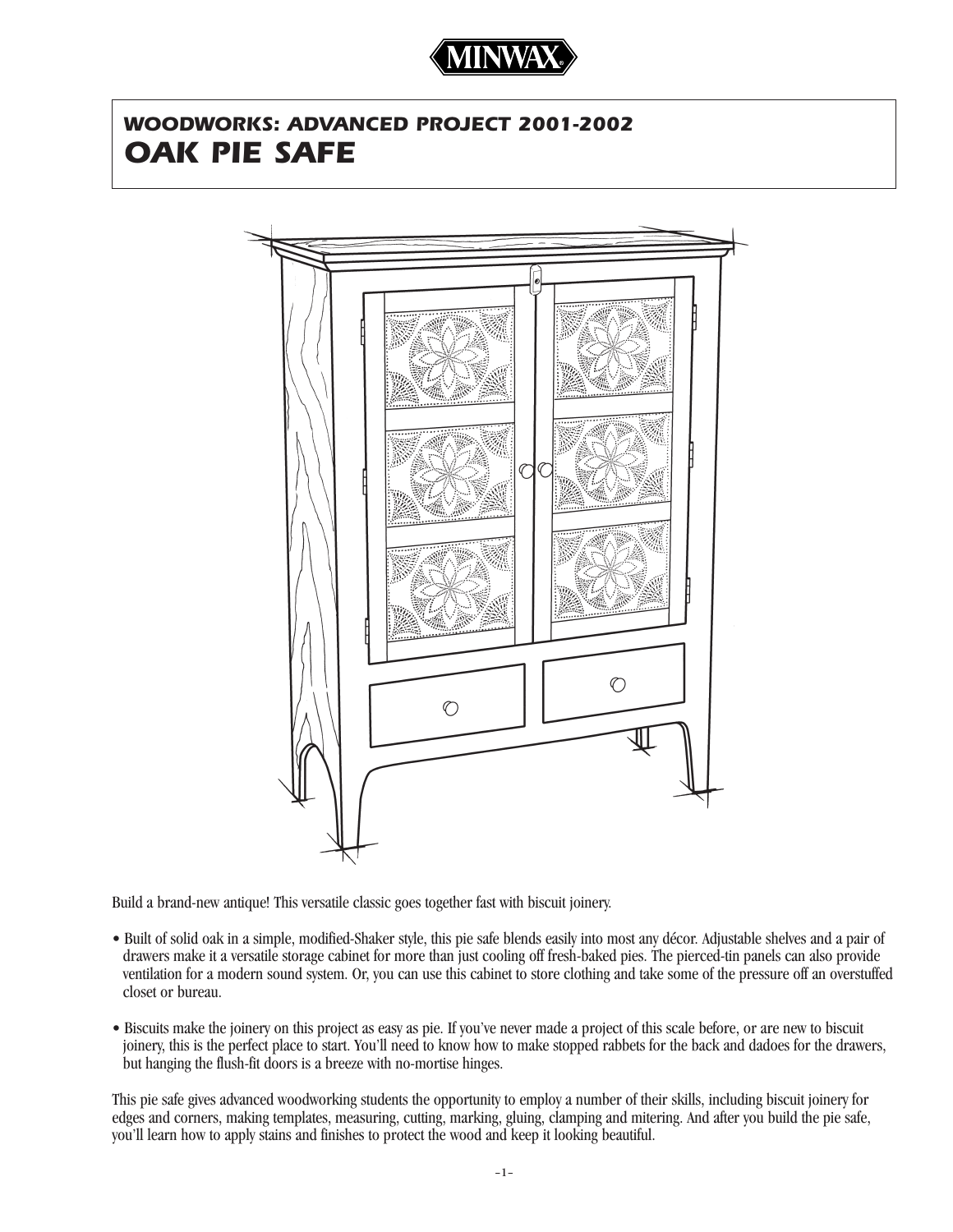## *TOOLS REQUIRED*

### **Hand tools**

- Hold-down clamps
- Pipe or bar clamps at least 4**'** long
- Combination square
- Carpenter's square
- Hole punch
- Lampmaker's chisel

#### **Power Tools**

- Biscuit joiner
- Table saw
- Router with a 3/8**"** rabbeting bit
- Jigsaw

## **Miscellaneous**

- Pencil
- Carpenter's glue
- Safety glasses

## *SHOPPING LIST*

| <b>Item</b>                                | <b>Quantity</b>       |
|--------------------------------------------|-----------------------|
| $4/4$ oak                                  | 100 board feet        |
| $1/4$ " oak plywood                        | $14'x8'$ sheet        |
| 1/4" diameter brass shelf supports         | 16                    |
| 1-1/4" diameter wood knobs                 | 4                     |
| Tin for pierced panels                     | $4$ pcs., $10''x14''$ |
| #20 biscuits                               | 150                   |
| Brads, $3/4''$ , $1''$ , $1-1/4''$ long    | 1 box each size       |
| #10 x 1-1/4" pan head screw w/ flat washer | 18                    |
| #4 x 5/8" flat head screw                  | 50                    |
| $\#10 \times 1$ -1/4" flat head screw      | 10                    |
| No-mortise hinges                          | 6                     |

## *WOOD FINISHING PRODUCTS*

**(Choose the recommended stain/finish or create your own combination)**

## **Recommended finish**

Stain: Minwax<sup>®</sup> Wood Finish™ Cherry (or any color you prefer) Finish: Minwax® Fast-Drying Polyurethane Satin

## **Alternate Finishes**

Stain: Minwax® Gel Stain in Cherrywood (or any color you prefer) Finish: Minwax® Fast-Drying Polyurethane Satin

## **Miscellaneous**

Sandpaper Gloves for finishing Clean, lint-free rags for wiping Mineral spirits Minwax® Wood Putty Minwax® Finishing Brushes Water-filled metal container with tight-fitting lid

# *CUTTING LIST*

| OAK PIE SAFE 57-3/4" H x 42-1/2" W x 16" D |                        |                |                                        |  |
|--------------------------------------------|------------------------|----------------|----------------------------------------|--|
|                                            | Part Name              | Qty.           | <b>Dimensions</b>                      |  |
| <b>CARCASS Oak hardwood</b>                |                        |                |                                        |  |
| A                                          | top                    | 1              | $3/4 \times 17 \times 42 - 1/2$        |  |
| B                                          | sides                  | $\overline{2}$ | $3/4 \times 15 - 1/4 \times 57$        |  |
| $\overline{C}$                             | shelves                | 5              | $3/4 \times 15 \times 39$              |  |
| D                                          | back rail              | $\mathbf{1}$   | 3/4 x 4 x 39                           |  |
| E                                          | drawer kickers         | $\overline{2}$ | 3/4 x 2 x 15                           |  |
| F                                          | drawer runners         | $\overline{4}$ | $3/4 \times 1 - 1/2 \times 15$         |  |
| G                                          | doorstop               | 1              | $3/4 \times 1 - 1/2 \times 3$          |  |
| H                                          | drawer runner cleats   | $\overline{2}$ | $3/4 \times 1 - 5/16 \times 39$        |  |
| J                                          | drawer kicker cleats   | $\overline{2}$ | $3/4 \times 1 - 1/16 \times 39$        |  |
| K                                          | molding                | 1              | $3/4 \times 3/4 \times 42$             |  |
| L                                          | molding                | $\overline{2}$ | $3/4 \times 3/4 \times 16 - 3/4$       |  |
| M                                          | drawer runners         | $\overline{4}$ | $3/4 \times 3/4 \times 15$             |  |
| N                                          | door latch             | 1              | $1/2 \times 7/8 \times 2 - 1/2$        |  |
| <b>FACE FRAME Oak hardwood</b>             |                        |                |                                        |  |
| $\mathbf{p}$                               | face stiles            | $\overline{2}$ | 3/4 x 3 x 57                           |  |
| Q                                          | top rail               | 1              | $3/4$ x 2-3/4 x 34-1/2                 |  |
| R                                          | lower rails            | $\overline{2}$ | $3/4 \times 2 \times 34 - 1/2$         |  |
| S                                          | drawer divider mullion | 1              | $3/4 \times 2 \times 6 - 1/2$          |  |
| <b>DOORS Oak hardwood</b>                  |                        |                |                                        |  |
| T                                          | door stiles            | 4              | $3/4$ x 2 x 35-3/4                     |  |
| $\mathbf{U}$                               | door rails             | 8              | $3/4$ x 2 x 13-1/4                     |  |
| V                                          | tin panel stops        | 24             | $3/8 \times 3/8 \times 15$             |  |
| <b>DRAWERS Oak hardwood</b>                |                        |                |                                        |  |
| W                                          | drawer fronts          | 2              | $3/4$ x 6-3/8 x 16-1/8                 |  |
| X                                          | drawer sides           | $\overline{4}$ | $1/2$ x 6-3/8 x 15-1/2                 |  |
| Y                                          | drawer backs           | $\overline{2}$ | $1/2$ x 5-7/8 x 15-5/8                 |  |
| <b>OAK PLYWOOD</b>                         |                        |                |                                        |  |
| Z                                          | back                   | 1              | $1/4 \times 39 - 3/4 \times 48 - 3/16$ |  |
| AA                                         | drawer bottoms         | $\overline{2}$ | 1/4 x 14-3/4 x 15-5/8                  |  |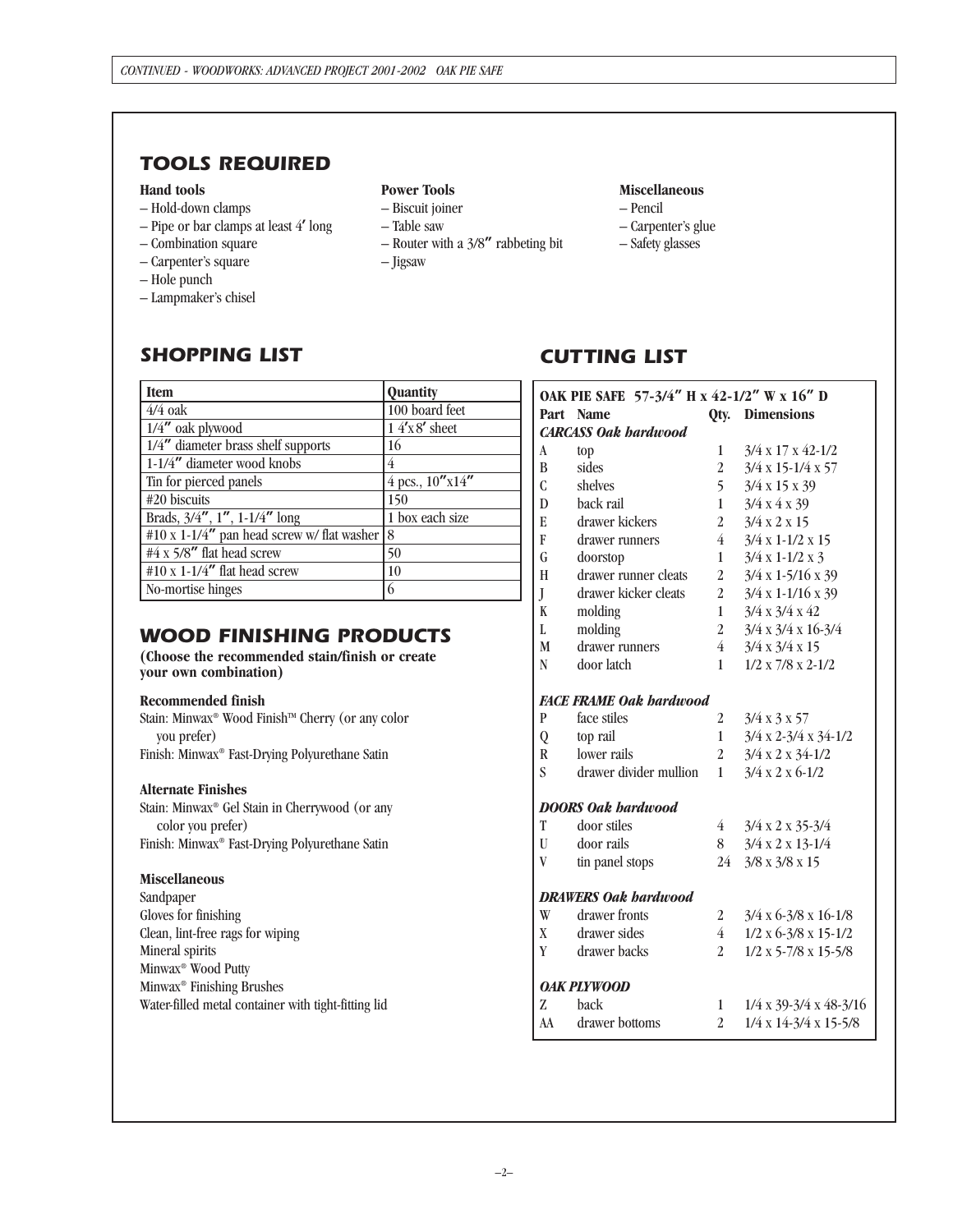## *BEFORE YOU BEGIN*

Good craftsmanship begins and ends with good work habits, so make the following steps part of your routine workshop practice. If you have any doubts or questions about how to proceed with a project, always discuss them with your shop instructor.

- Carefully and fully review plans and instructions before putting a tool to the project lumber.
- Work sensibly and safely. Wear safety goggles when doing work that creates flying chips and sawdust; wear the appropriate mask or respirator whenever making sawdust or working with thinners or other solvents.
- At the end of every work session, clean up your shop area and put away all portable tools.

## *CUTTING AND ASSEMBLY PROCEDURE*

Refer to the project illustrations shown on pages 7, 8 and 9.

*Woodworker's Tip: Sort your wood for grain and color. Select flat, straight-grained wood for the doors and face frame. This is one place you can't afford any warping. Cut the drawer fronts (W) from a single board so the grain flows from one drawer to the next. Choose boards with compatible figure and color for the sides (B) and top (A). Use the less desirable pieces for shelving.*

*Woodworker's Tips: There are three common sizes of biscuits: #20, #10 and #0. Number 20 biscuits offer the greatest gluing surface and are, therefore, the strongest. Use these whenever possible even if it results in the biscuit "breaking out" of the joint. In this project, breakouts occur on the face frame and door frames where narrow rails join the stile. But they won't be a problem if you offset the center mark for the biscuits so the breakout won't be seen. We did this on the face frame so the biscuits break out where the drawers and top cover them (see Fig. D). Breakouts on the door frames are covered by the stops for the tin panels. The top-rail biscuits on the door frames are also offset to keep the top edge of the door clean (Fig. B). Use the following tips to get better results with your biscuit joinery.*

- Take the time to dry-fit each assembly using all the biscuits and clamps you'll need for the real thing. You'll be able to rehearse your glue-up and red-flag any misaligned biscuits.
- Assembly with biscuits needs to go smoothly because the biscuits swell quickly once glue is applied. For a more-relaxed assembly, use an extended-open-time glue.
- Getting glue in the biscuit slots can be a bit messy. Just squirt a bead into the groove and spread it along both side walls of the slot with a small glue brush.
- If you accidentally cut a biscuit slot where none belonged, and it's on an exposed edge, you can make a nearly invisible repair. Use a compass to mark a 4**"**-diameter circle in some oak that's 5/32**"** thick. Cut it out on the bandsaw and then glue the circle into the bad slot, cleaning up any excess glue. After the glue dries, flush-cut the repair and sand the edge smooth.

#### **THE CARCASS**

**1.** Lay out and cut the biscuit slots for the top (A), sides (B) and shelves (C).

*Woodworker's Tip: Cut the biscuit slots about 6***"** *apart for edge joining. The biscuits align the surface of the boards and produce flush joints that will require little sanding. You don't want to expose a biscuit joint when making your final cuts, so keep your biscuits at least 3***"***away from the ends of the top (A) and the leg cutout area on the sides (B).* 

**2.** Dry-fit then glue-up and clamp the top (A), sides (B) and shelves (C); after the glue has dried, cut these pieces to length. **3.** Use the leg patterns (shown in Fig. A) to lay out the shapes on the bottoms of the sides (B). Cut them out with a jigsaw. **4.** Use a table saw to cut the rabbet on the back rail (D) for the back (Z). Use a router with a 3/8**"**rabbeting bit to cut the stop rabbet on the sides for the back.

**5.** Lay out the fixed shelf locations on the cabinet sides, then cut the biscuit slots for the shelves and the back rail.

*Woodworker's Tip: Cut the slots in the end of a shelf (C) with the base of the plate joiner on the cabinet side (B). Clamp the shelf on the side so the top edge of the shelf lines up with the top edge of the layout mark on the side. Mark for biscuits in the middle of the shelf and 3 inches in from each end. Cut the slots in the side (B) with the plate joiner held vertical, using the markings on the shelf.*

**6.** Drill holes for adjustable shelf pins.

*Woodworker's Tip: An accurate way to drill for adjustable shelf pins is to use a perf-board template. Mark the bottom and back edge to correctly register the template on the other side of the cabinet. Mark the holes to be drilled (every other hole gives a 2***"** *spacing) and use a sharp brad-point bit. Fasten a metal depthstop ring to the bit or use your own depth stop made from 3/4***"** *x 3/4***"** *stock that's drilled down the center and cut to length.*

**7.** Finish-sand all the pieces starting with 120-grit paper and working your way to 220-grit.

**8.** Dry-fit and glue the carcass. Use four clamps and some cauls for the shelves and a fifth clamp for the back rail. Be sure the carcass is gluedup square.

*Woodworker's Tip: When doing the above assembly, make a few clamping cauls to ensure that the sides and top will be flat (see Fig. E). A caul is used to distribute clamping pressure across a wide joint. Make your cauls from 2x4s cut to the width of the cabinet. The wood should be well dried and square on all four sides. Choose one of the edges and plane or sand a 1/16***"** *crown into it, marking the crown with an arrow.*

**9.** Glue the drawer kicker cleats (J) to the bottom of the lower shelf. If you have a pneumatic brad nailer, tack the cleat in place first so it won't slide around when you apply the clamps.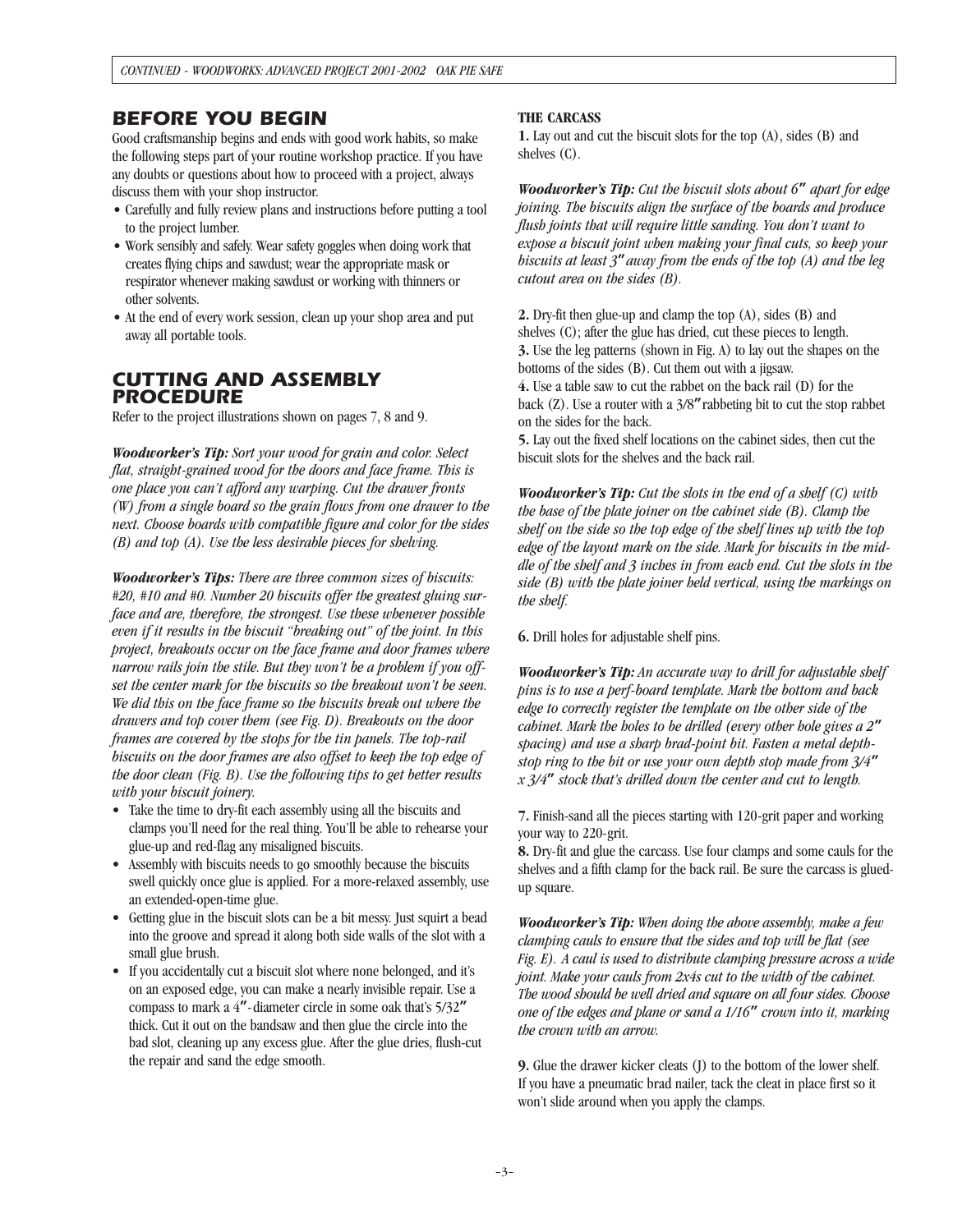#### **THE FACE FRAME**

**10.** Lay out the face frame, as shown in Fig. D.

*Woodworker's Tip: Labeling your project parts with letters and numbers works fine when you're dealing with a few pieces. But if your pile of parts gets mixed up, it can take a while to sort things out again. The cabinetmaker's triangle allows you to instantly identify the location and orientation of each individual piece. Here's how it works: Group your frame members face-side up in the same orientation they will have when assembled (stiles are vertical, rails are horizontal, etc.). Mark each group with a triangle that points up toward the top of the cabinet. (With parts like the top and shelves, the triangle will point to the back of the cabinet.) The triangle leaves two lines on each piece, making identification a snap (See Figs. B and D). If two or more assemblies are identical, like our pair of doors, add an extra line along the triangle's side for the rails and along the bottom for the stiles.*

*Woodworker's Tip: Group the face-frame stiles and rails together and orient them as they will be on the cabinet. Use the combination square to mark the precise position of each rail on the stiles. Make these lines light and long to distinguish them from your biscuit marks. Now, decide where an offset is needed to disguise any biscuit breakout. To figure out how much to offset the bottom rail, for example, subtract the width of the rail (2***"***) from the width of the slot made by the joiner (2-3/4***"***). If you centered the biscuit on the rail, the slot would break out 3/8***"***on each side. To keep the biscuit inside the drawer opening, you'll need to offset the cut 3/8***"** *toward the opening. Add 1/8***"** *for insurance and you have an offset of 1/2***"***.*

**11.** Cut the biscuit slots and dry-fit the face frame.

*Woodworker's Tip: Cut slots in the ends of narrow parts, like this face frame rail, using a simple jig to steady the work and provide a wider surface for the plate joiner fence. We used a 12***"** *x 30***"** *piece of melamine with a 3***"** *x 18***"** *piece of hardwood centered along the edge. Add a couple of hold-down clamps. Note in Fig. D how the cabinetmaker's triangle identifies the piece being cut as the top rail.*

**12.** If you are mortising in your hinges, now's the time to lay out and cut the hinge mortises on the inside edges of the face stiles.

**13.** Lay out and cut the leg profiles on the bottom of each stile (see Fig.  $A$ ).

**14.** Begin the glue-up with the drawer divider mullion (S) and the lower rails (R). Then glue the rest of the face frame together. **15.** Trim any protruding biscuits and finish sand.

#### **FINAL ASSEMBLY**

**16.** Glue the face frame assembly to the carcass. Tack the face frame in position with brads before applying clamps. Trim the face frame overhang with a flush-trim bit in a router.

**17.** Center the drawer kickers (E) in the drawer openings and attach them to the kicker cleats with a #6 x 1-1/2**"** screw.

**18.** Attach the drawer runner cleats (H, see Fig. C) with a brad, glue and clamp.

**19.** Assemble the drawer runners (F and M) and position them on the cleats so they set 1/16**"** into the drawer openings (see Fig. C). Attach the runners to the front cleat only (see Fig. C). You'll attach the back of the runners later.

**20.** Attach the top (see Fig. A).

**21.** Make the oak quarter-round molding (K and L) from a 3**"**- wide piece of oak. Round over the two long edges with a router and a 3/4**"** round-over bit. Rip the moldings off the piece and cut to fit. Glue and nail the front molding in place. Nail the side moldings in place but only glue the miter joint and the first couple of inches at the front of the case. This will keep the miter joint tight but still allow the carcass to move with the seasons.

### **THE DOORS**

**22.** Use a table saw to cut the rabbets on the back edges of the door rails (U).

**23.** Cut biscuit slots, dry-fit, glue and clamp the door frames.

*Woodworker's Tip: Assemble your door frames on a perfectly flat surface using identical clamps. This helps ensure a flat door and saves all kinds of headaches later. Spacer sticks hold the frame up off the clamps (so it won't get stained by the metal) and in line with the clamp screw pressure (so it won't get twisted).*

**24.** Finish the rabbets on the doors with a router fitted with a 3/8**"** rabbeting bit; this will also trim the protruding biscuits. Square the corners with a sharp chisel.

**25.** Fit the doors into the face-frame opening.

**26.** Make the door latch (N) and the door stop(G); mount only the door stop at this time (see Fig. A).

**27.** Make the tin panel stops (V) and miter them so they fit in place, but don't attach them yet.

#### **THE DRAWERS**

**28.** Cut the dadoes and rabbets in the drawer fronts (W) and sides (X). **29.** Finish-sand the insides of the drawer pieces, then glue and nail the drawers together making sure they are square.

**30.** Finish-sand the outside of the drawers.

**31.** Attach the drawer runners to the drawer runner cleat.

*Woodworker's Tip: Mark the position of the drawer runners on the lower back support cleat. Have the drawer in place with even margins around the opening and enough room between the slides and drawer sides for smooth operation. Remove the drawer and fasten the runners with screws.*

**32.** Drill holes for the door and drawer knobs.

**33.** Attach the back with screws. Screws allow you to easily remove the back for finishing and you won't be accidentally driving nails through the side of the cabinet.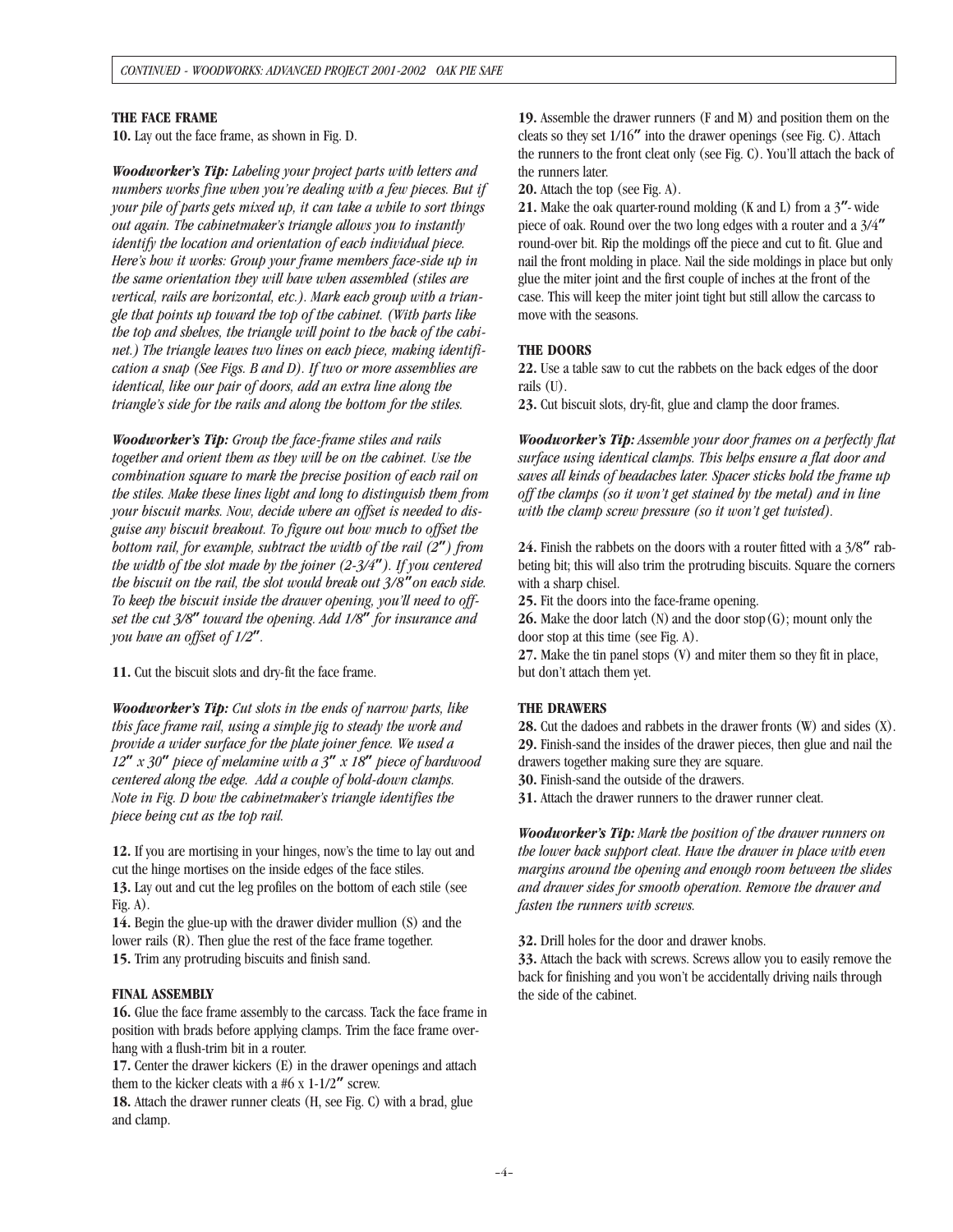#### **THE TIN PANELS**

The pattern used in this project is a Lacework stencil, which is available from Country Accents (pattern #1004P, phone: 570 478-4127), or visit www.piercedtin.com. Country Accents can also supply the 10**"** x 14**"** tin blanks and the hole punch and lampmaker's chisel. If you'd rather develop your own pattern, look through books about American quilts, where you'll find ideas for all sorts of geometric and floral designs. As was done with the Lacework pattern, the hole punch makes round holes, which should be spaced at roughly 1/4**"** intervals, and the lampmaker's chisel makes the elongated perforations.

Expect to spend 30 to 40 minutes punching each panel. Don't try to do all six in a row or you'll feel like punching more than tin. Take it easy and spread the job over a few sessions. Wear gloves when handling the tin to keep from etching in your fingerprints. The stencil kit comes with complete directions, but you basically just secure the tin to a piece of particleboard, tape the pattern to the tin with masking tape and have at it with the punch and chisel.

### *STAINING AND FINISHING*

*Woodworker's Tip: Though you may be tempted to cut short your sanding and wiping time, don't do it. Both of these tasks are very important steps in obtaining a high-quality finish. Remember, it is the finish, just as much as the fit and smoothness of the parts, that will have great bearing on how people judge your craftsmanship. To ensure an excellent result, follow the steps listed below and also the instructions the finish manufacturer puts on its products.*

#### **FINISHING TIPS**

- Use scraps of wood to test the stains and finishes you are planning to use. On the back of the scrap, mark the stain/finish combination and the type of wood. Allow all samples to dry thoroughly before making your final finish selection. Save your samples for quick reference on future projects.
- All stains and finishes must be allowed to dry thoroughly between coats. Remember that drying times can vary due to humidity and other climate conditions.
- If you have some leftover stain or finish, wipe the can rim so that stain or finish in the rim won't dry out and prevent the lid from forming a tight seal.
- Brushes used for oil-based finishes must be cleaned with mineral spirits; for water-based products such as Minwax® Polycrylic® Protective Finish, clean brushes with warm water and soap.

**34.** Finish-sand the outside surfaces and ease all the edges. Vacuum the inside and wipe the entire piece down with a cloth dampened with mineral spirits.

**NOTE:** Whichever stain you choose, do the staining in two steps, starting on the interior surfaces and then moving to the exterior surfaces. Apply the Minwax® Wood Finish or Gel Stain you've chosen to the interior surfaces using a clean, lint-free rag. Allow the stain to set for about 10 to15 minutes then wipe off any excess. Repeat for the exterior surfaces. Allow the stain to dry for 24 hours before applying the finish.

*Woodworker's Tip: When wiping off stain, make certain that your last wipe with the cloth goes with the grain of the wood. This way, any stain you might miss during wipe-off will be visually minimized by the wood grain.*

**35.** Apply Minwax® Fast-Drying Polyurethane following the directions on the can. Use a brush intended for use with Polyurethane. Allow the first coat to dry overnight.

**36.** The next day, sand all surfaces lightly with 220-grit paper using with-the-grain strokes. Dust off and wipe all surfaces with a cloth dampened with mineral spirits. Apply a second coat of Polyurethane and set the piece aside to cure overnight.

**37.** The next day, sand all surfaces lightly with 220-grit paper. Dust off and wipe the piece with a cloth dampened with mineral spirits and apply the third and final coat of Polyurethane.

**38.** Follow these same steps for finishing the knobs, the door latch (N) and the back (Z) separately, after first removing the back from the cabinet. Allow the cabinet and these pieces to cure for several days before doing the next steps.

**39.** Mount the tin panels in the doors, hang the doors and attach the knobs and the latch.

**40.** Attach the back and stand back to admire your work. Just think, food safes like this used to hold biscuits; now they're held together by them!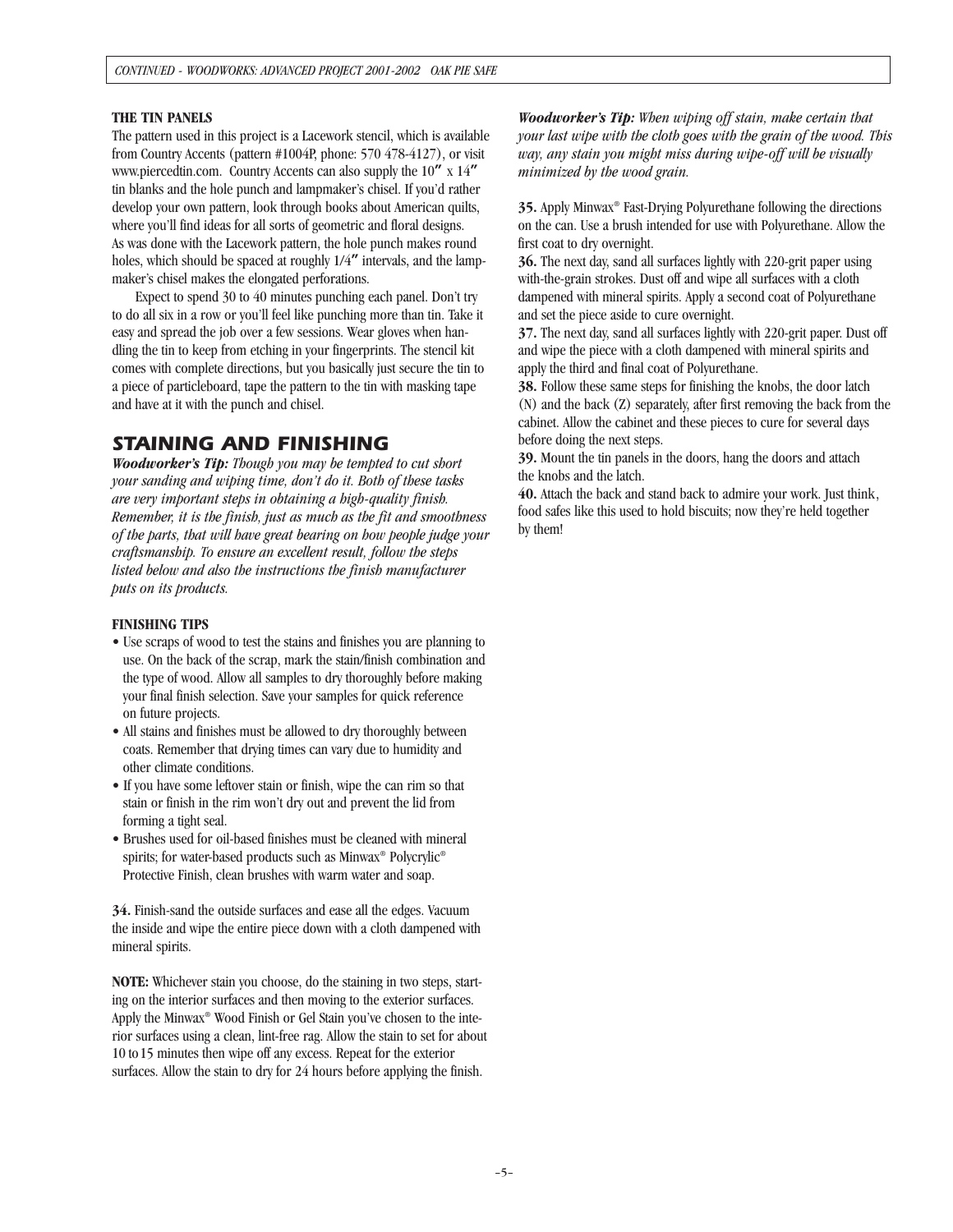#### **PRODUCT SAFETY**

For your safety and the safety of those you work with, always read the safety warnings, which manufacturers print on their labels, and follow them to the letter. Typical safety advice and instructions will contain information such as the following:

**DANGER! MINERAL-BASED PRODUCTS ARE HARMFUL OR FATAL IF SWALLOWED. SKIN IRRITANT. COMBUSTIBLE. KEEP OUT OF REACH OF CHILDREN. DANGER:** Contains mineral spirits. Harmful or fatal if swallowed. Do not take internally. Skin irritant. Avoid contact with skin and eyes. Wear rubber gloves and safety glasses when handling. Combustible. Do not use or store near heat, sparks, flame or other source of ignition. Close container after each use. Avoid inhalation and use only with adequate ventilation. If using indoors, open all windows and doors to make sure there is fresh air movement. If you experience light-headedness, dizziness or headaches, increase fresh air movement or leave the area. Reports have associated repeated and prolonged occupational overexposure to solvents with permanent brain and nervous system damage. Intentional misuse by deliberately concentrating and inhaling the contents may be harmful or fatal. **FIRST AID:** If swallowed: Do not induce vomiting. Call physician immediately.

**FOR SKIN CONTACT:** Wash thoroughly with soap and water. If irritation persists, get medical attention.

**FOR EYE CONTACT:** IMMEDIATELY flush eyes thoroughly with water, then remove any contact lenses. Continue to flush eyes with water for at least 15 minutes. If irritation persists, get medical attention.

**IF AFFECTED BY INHALATION:** Immediately remove to fresh air. If symptoms persist, call physician.

#### **DELAYED EFFECTS FROM LONG-TERM OCCUPATIONAL OVEREXPOSURE.**

Contains solvents that can cause permanent brain and nervous system damage. Intentional misuse by deliberately concentrating and inhaling the contents may be harmful or fatal.

#### **SAFE DISPOSAL OF RAGS AND WASTE.**

Please be mindful of the safe way to dispose of rags and other waste. Rags, steel wool and other waste products soaked with oil finishes or solvents may spontaneously catch fire if improperly discarded. Place rags, steel wool and other waste immediately after use in a water-filled metal container. Tightly seal and dispose of the waste materials in accordance with local trash removal regulations. Be sure to keep the waste out of reach of children.

> **This project adapted with permission from** *American Woodworker* **magazine, 2915 Commers Drive, Suite 700, Eagan, MN 55121. ©Copyright 2000. All Rights Reserved. For subscriptions call toll-free: 800 666-3111.**

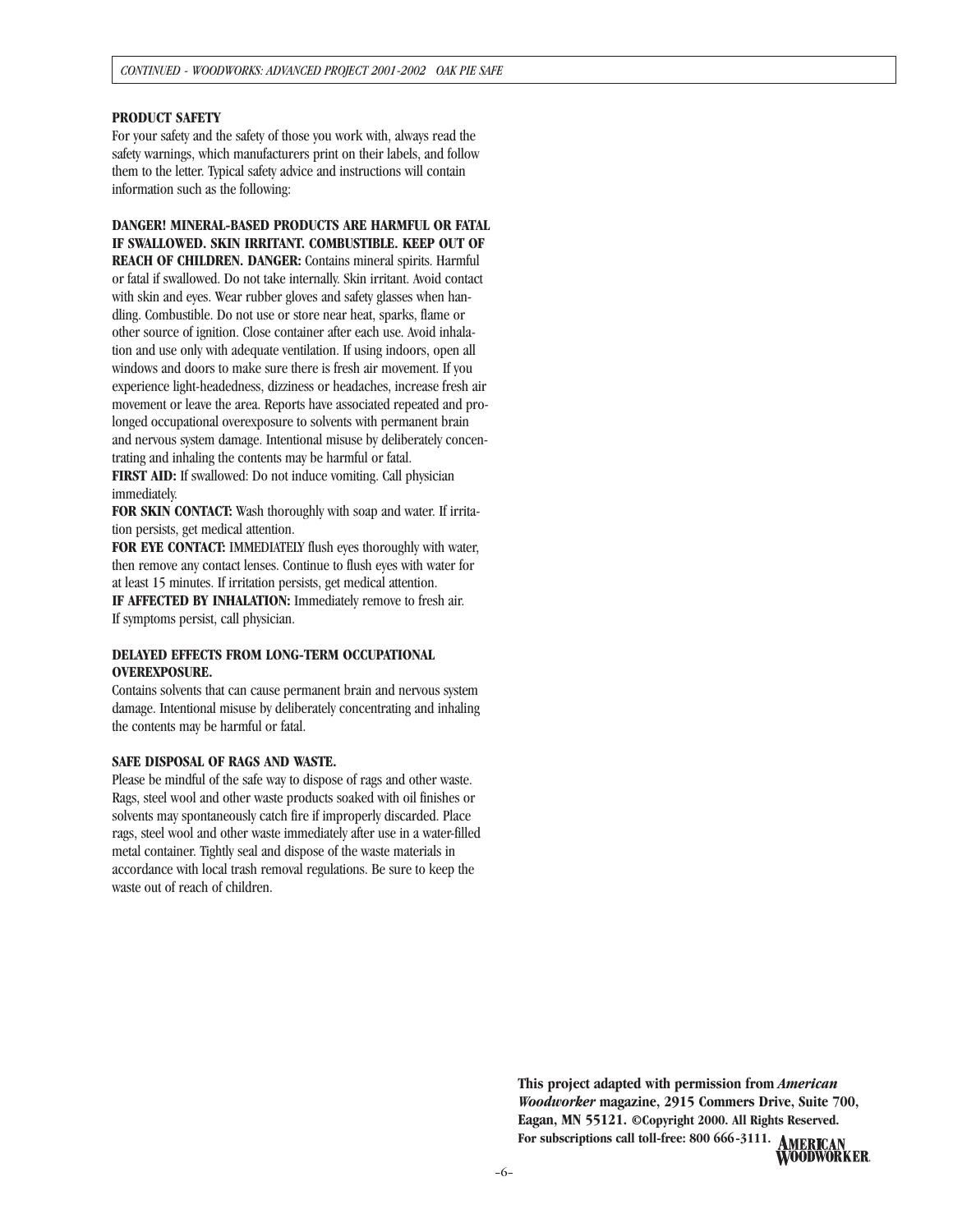## *FIG A. OAK PIE SAFE ASSEMBLY*

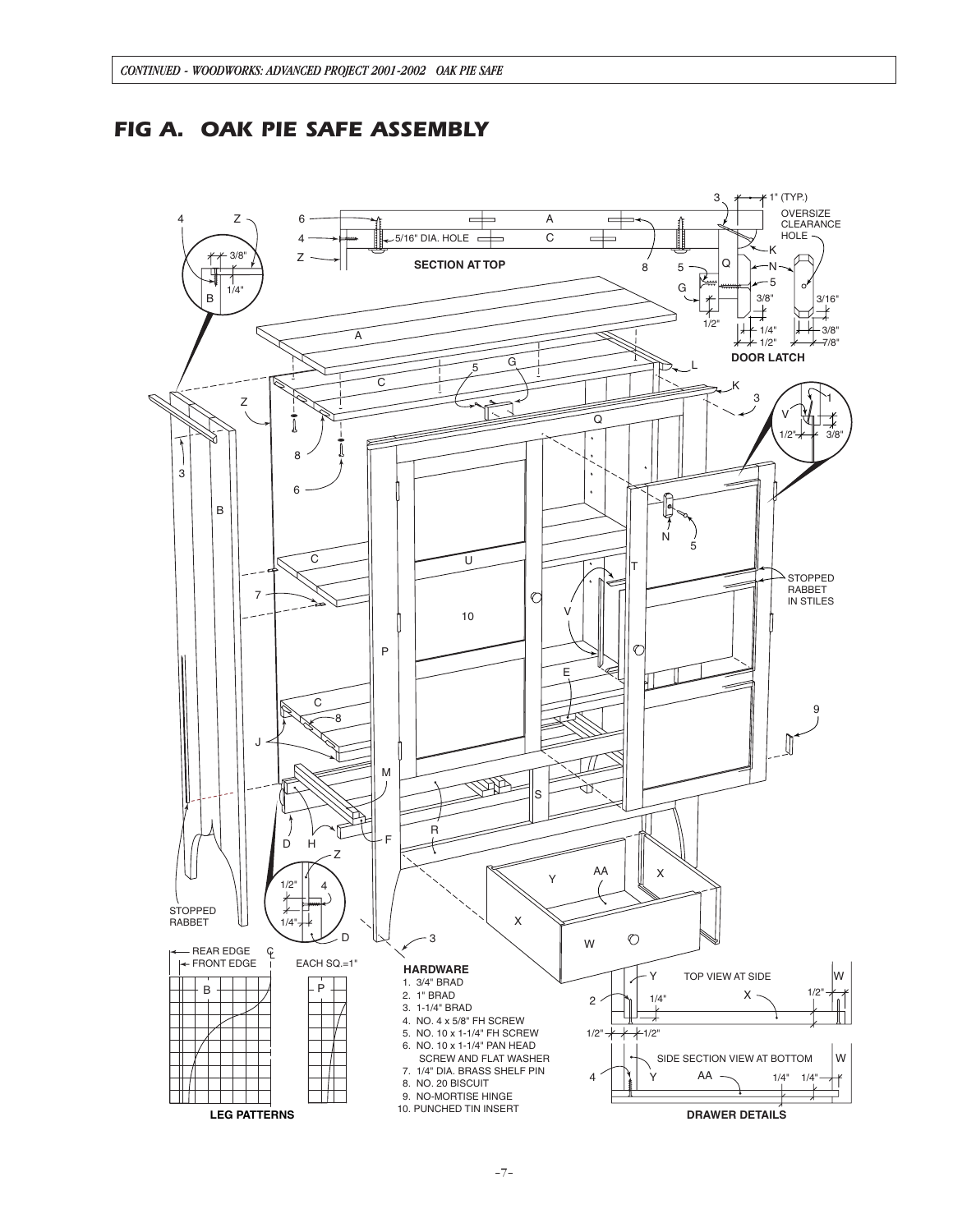

# *FIG C. INTERIOR CONSTRUCTION*



–8–